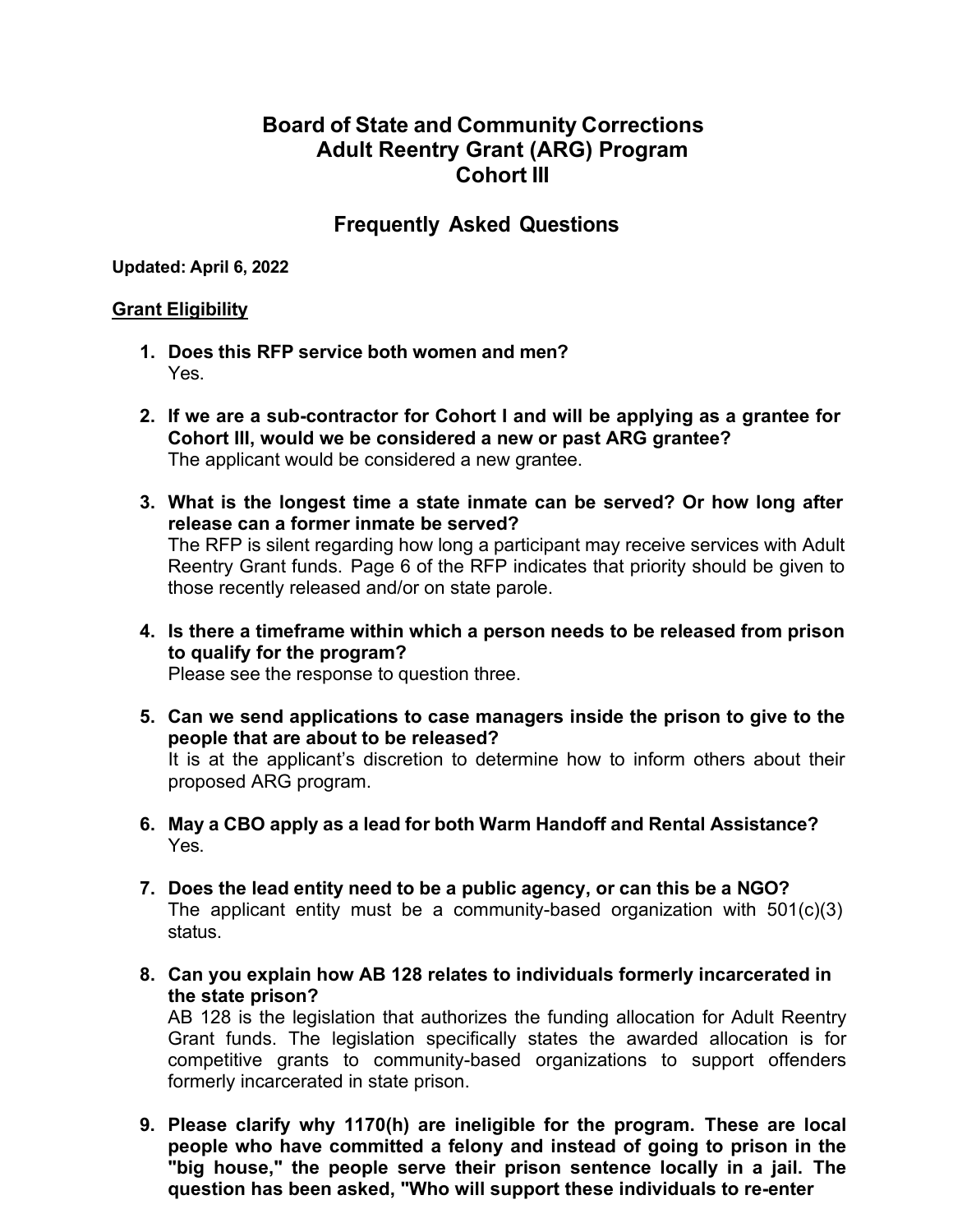#### **society after incarceration?"**

AB 128, the authorizing legislation for this round of funding, specifically states that these dollars are reserved for those who were formerly incarcerated in state prison.

**10.We've read through the application multiple times yet want to be very clear that a Community Based Organization (non-profit) may apply independently?**

Yes.

**11.Is it possible to help people who are getting out of prison to get acclimated back into the community without being a non-profit?**

No, for-profit organizations are not eligible to compete for these funds.

## **Letter of Intent, RFP & Proposal Requirements**

- **1. Do we need a Resolution for both applications, or will a blanket one work?**  The applicant should have a separate Resolution for each application. If the applicant does not include all required documents for each proposal submission, the proposal package may be considered incomplete.
- **2. Does the governing board resolution need to be included in the initial grant application or can it be submitted only if/when a grant is received?**

Although the Governing Board Resolution is on the required documents checklist for both project types and should be submitted with the application, it is not required to be submitted at the time of application. (See p. 12.).

**3. For the narratives, are we allowed a bibliography? Or do we need to cite within the 9 allowed pages?**

Footnotes or a works cited page/bibliography are acceptable. A works cited page/bibliography will count towards the nine-page limit, it is the applicant's responsibility to use the space accordingly.

- **4. For the letter of intent, do we need to have a separate letter for both applications, if we are planning on applying for both grants?** An applicant may submit a single letter of intent stating their intention to apply for both Warm Handoff and Reentry Services and Rental Assistance.
- **5. We have informal agreements with multiple parole agents, not with the parole office as a whole. Do we need letters from each agent?** A letter of commitment must be signed by the head of the agency if the agency's active involvement is necessary for the program's success. If you have an informal relationship, you may not need to submit a letter of commitment. However, if the Division of Adult Parole is a necessary partner, you will need to submit a letter of commitment signed by the Secretary of the California Department of Corrections and Rehabilitation.
- **6. For letters of partnership and commitment, is there a place to include them in the checklist or do they count toward the nine-page narrative limit?**  Letters of commitment do not count toward the nine-page narrative limit. Applicants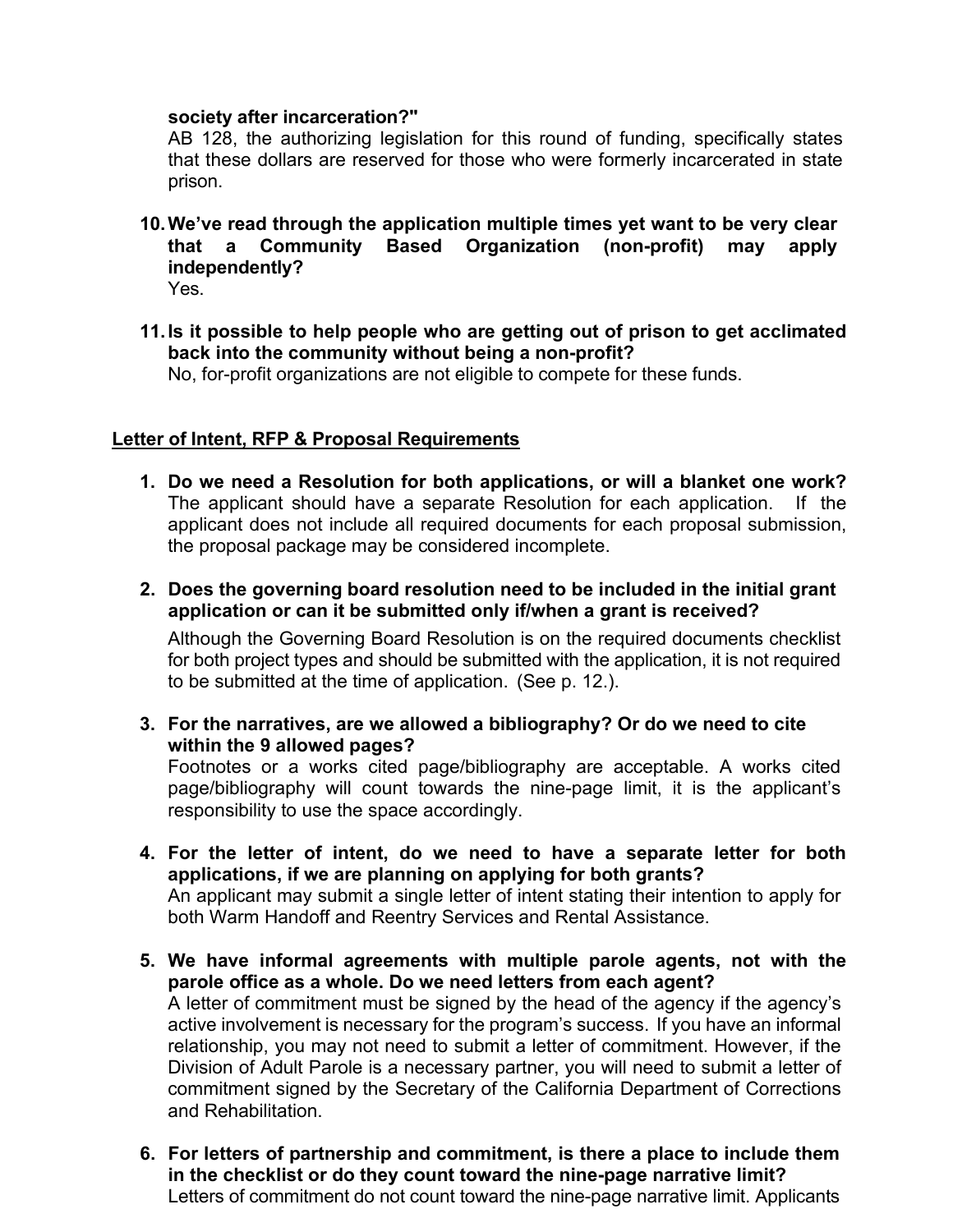should only provide letters of commitment from governmental organizations they will collaborate with to implement the ARG project.

**7. Does the letter of commitment from a parole agency have to specify the agreement is between the organization and parole agency, or a commitment with BSCC?**

The letter of commitment should be with your organization and should also clearly define the nature of the commitment.

**8. When you say digital signature, does that mean secure digital, like DocuSign?**

No. A non-certified, electronic signature is sufficient.

**9. Must it be a wet ink signature? If an electronic signature is allowed, does it still need to be blue?**

Page 2 of the RFP states that a wet blue ink signature is required if an electronic signature is not available. There is no ink color requirement for digital signature.

**10.Can we submit a letter of commitment, such as from parole, for the current relationship; in other words, not a letter produced for this proposal? They can be slow to produce such letters.**

Page 9 of the RFP indicates that the agreement must be relative to collaboration and active involvement with the services provided under the Adult Reentry Grant.

- **11.Do you need our federal indirect rate agreement included with the proposal?**  No. That document is not required in the proposal. However, in accordance with the instructions tab on the budget template Excel workbook, you will be required to provide your federally approved rate documentation to receive reimbursement. We will request that documentation once awards have been determined.
- **12.In the Sub proposal work plan, do you need the actual names of people or the title of those responsible?**

At a minimum, we require the title of the position be identified.

**13.If we submit two applications —one for Warm Handoff and one for Rental Assistance—will these be considered separately? (IE: can we be awarded one and denied the other?)**

Yes, the proposals will be considered separately. It is possible to be awarded one and denied the other.

**14.In the worksheet, each rating factor is broken down into sections (1.1, 1.2, 1.3 etc). In the proposal, does the committee prefer if we keep the narrative delineated with those numbers--in other words, answer each section separately--or combine all the criteria into one narrative without dividing out which part of the narrative answers which point?**

Pages 26 and 39 of the RFP address the instructions for the Proposal Narrative. "Each section should be titled according to its section header as provided (e.g., Project Need, Project Description, etc.). Within each section, address the bulleted items in a cohesive, comprehensive narrative format. Do not include website links. It is up to the applicant to determine how to use the total page limit in addressing each section, however as a guide, the percent of total point value for each section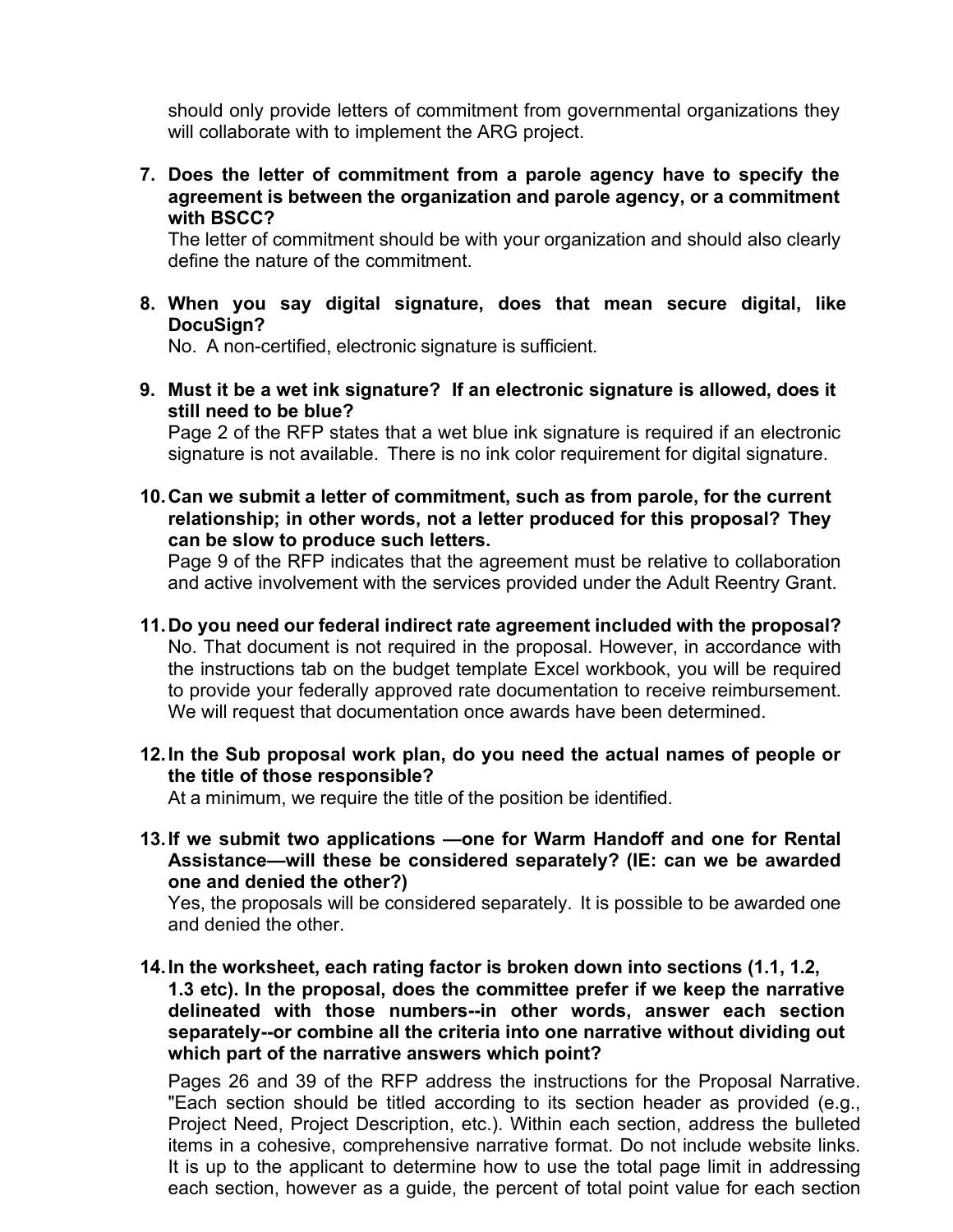is listed under each header."

- **15.We want to make sure we understood correctly during the Bidder's Conference - that the only types of letters of commitment you want within our proposal package are letters from government agencies?** Page 12 of the RFP stipulates that Letters of Commitment are only required for collaboration with governmental agencies.
- **16.The RFP speaks to the submission of Letters of Commitment from Government Agencies but the guidelines do not specify if Letters of Commitment (not Letters of Support) from Community Partners will be seen by the ESC or if those letters (if allowed) will count against the narrative page count.**

Letters of Commitment are only required for collaboration with governmental agencies. Letters from community partners that are non-governmental agencies will not count toward the 9-page narrative limit nor will they be included in the information forwarded to the ESC for rating.

**17.In the narrative, would it be allowable to single-space information that is in tables, charts, etc.?**

The RFP indicates the narrative must be 1.5 line spaced and cannot exceed 9 numbered pages. It further clarifies that it is up to the applicant to determine how to use the total page limit.

**18.We want to make sure we understand question #3.3 correctly. Are you asking us to explain how we will be ready to launch program services vis-àvis the initial three-month ("start-up") period, during which, we presume, contract execution is taking place? In other words, for us to explain how we will be ready to launch program service in month #4? Or, are you asking for a longer timeline?**

Rating Factor 3.3 requests a description of the timeline for the execution of contract and the implementation of services within a reasonable timeframe to support the project. Please use your best judgement and respond to the elements requested.

**19.Writing to inquire about the letters of support. We have met with the Parole Office in our region and they seem to be interested but we have not received a final answer. We have also approached the colleges in our area who are offering educational opportunities with financial assistance provided to those who are on Probation and/or Parole. They are providing letters of support. Should we apply if we are unable to obtain the letter of support from the Parole Office?**

Page 9 of the RFP indicates, "If the sub-proposal includes collaboration and active involvement with a local government agency for which their agreement is needed, a letter of commitment, signed by the agency head, must be received by the agency." You do not need to provide general letters of support.

**20.I am writing to clarify a question related to the ARG NOFA for both Rental Assistance and Warm Handoff Reentry Services. Regarding the Letters of Commitment/Support from involved governmental agencies, are those considered as part of the 9 page maximum for the narrative portion? Or are**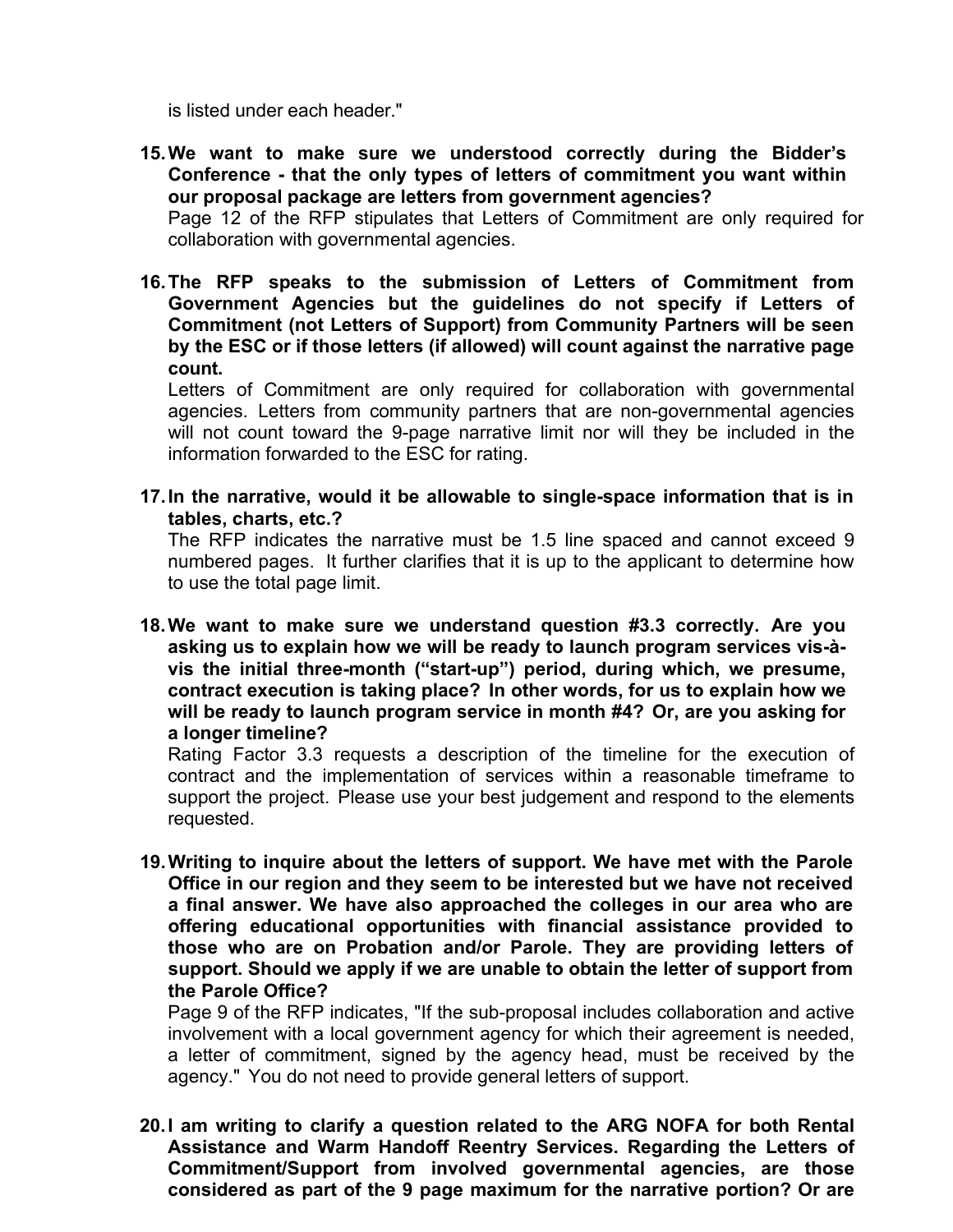## **those considered allowable additional pages in the application packet?**

Letters of commitment do not count toward the nine-page narrative limit. Applicants should only provide letters of commitment from governmental organizations they will collaborate with to implement the ARG project.

#### **21.Do we need to include information for a subcontractor?**

Yes, if you have already identified the subcontractor. However, if that information is not available at the time of application, it can be added later.

- **22.Will we receive any feedback about our project after submitting the letter?**  The letter of intent is simply a statement notifying us of your intention to apply for the funding opportunity. We do not provide feedback on project submissions.
- **23.Signature: Please confirm that the following are acceptable digital signatures and may be used instead of wet signatures. With approval from our CEO, we use the following (input via type with a script font or image file) to digitally sign documents.**

If an applicant is unable to provide a digital signature via options like Adobe or Docu Sign, please physically sign the documents in blue ink and scan them with the completed proposal package.

**24.Commitment letters: We do not require the active involvement (participation or permission) of any other agency to fulfil our proposed scope of work. However, we do work with many partner organizations, including government employees and agencies. Do you require commitment letters from them? If required, where in the application should those letters be attached?**

Page 9 of the RFP stipulates that Letters of Commitment are required if active involvement from a local government agency is necessary to fulfill the proposed objectives. Collaborations with governmental employees or other NGO's does not meet the threshold for Letters of Commitment as defined in the RFP.

## **Grant Requirements**

- **1. Do potential subcontractors need to have participated in the Bidder's Conference Webinar?** No.
- **2. Our agency already conducts an agency-wide audit every year. Is this sufficient to cover the audit requirement? Or is another, separate audit specifically focused on the ARG program needed?** No. Page 12 of the RFP states, "grantees are required to provide the BSCC with a financial audit that covers the service delivery period of the grant (October 1, 2022 through December 31, 2025)." An agency-wide audit will not meet the audit requirement.
- **3. Is there a certain target number of clients that we need to reach for rental assistance or a certain cost per participant that is your target?**

The RFP is silent on that matter. The ESC chose to allow the applicant to determine activities and program models that best serve their unique communities.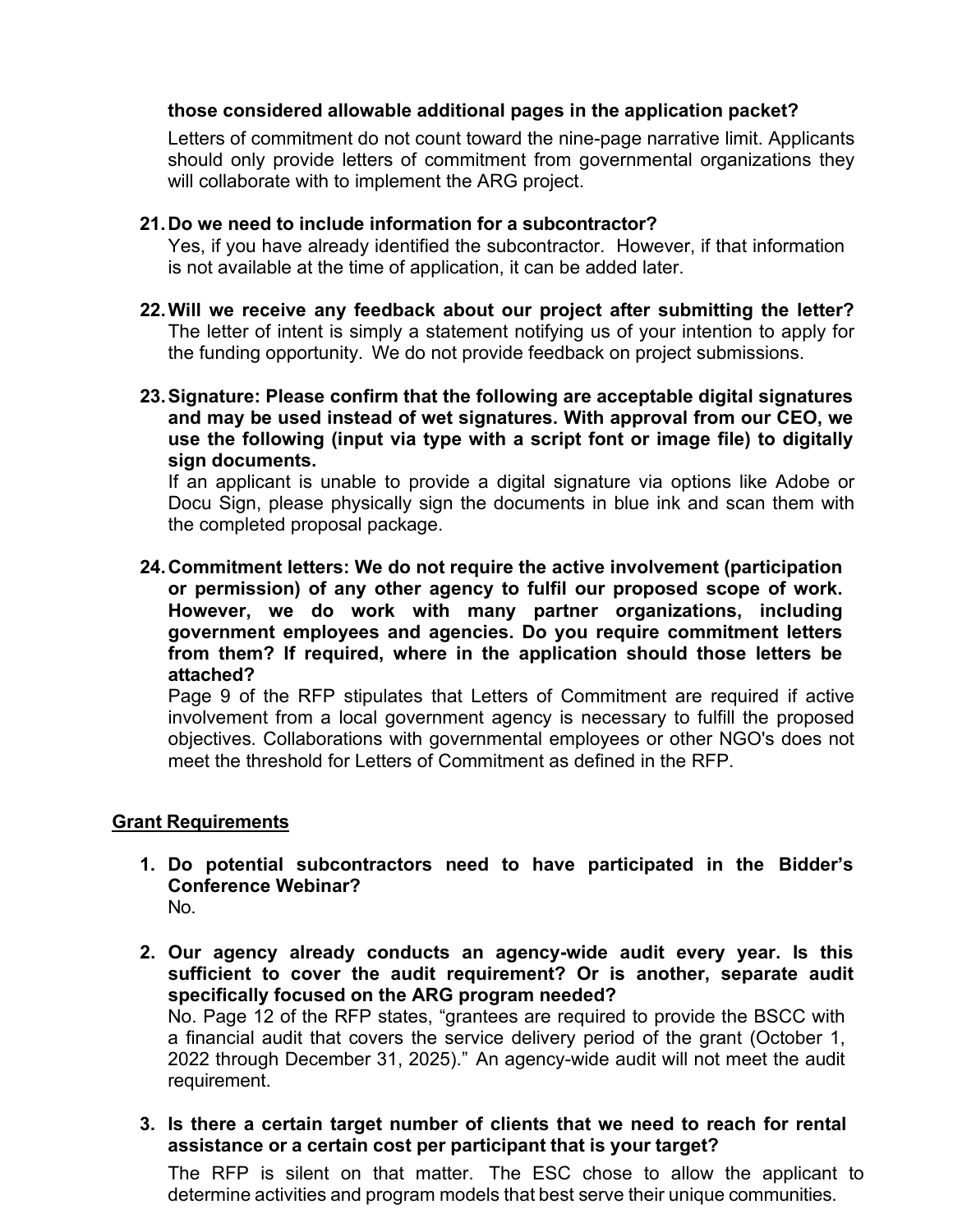- **4. Can you have more than one avenue to obtain your referrals or clients? For example, you can have referrals from several sources, and have someone actively pursuing clients through reaching out to these individuals?** Yes.
- **5. If we don't get the referrals from the specified source but we have met our enrollment goals, is that ok?** Yes.
- **6. Earlier it was said that if a CBO applies to both Warm Handoff and Rental Assistance, the activities we propose for each project must either be completely separate or be complementary. Can you please provide more details about what that means? How does the BSCC define complimentary activities in this context, and what would be considered non-allowable if we were to apply for both Rental Assistance and Warm Hand Off?**

Pages 8-9 of the RFP address Eligible Activities as well as the ESC definition for Rental Assistance and Warm Handoff services. There is no requirement that applications must be complementary. The ESC chose to allow the applicant to determine activities and program models that best serve their unique communities.

**7. Would private pay beds meet the housing goal under the Housing First model?**

Pages 6-8 detail the core requirements of a Housing First approach. Please refer to those requirements as you design your program model to ensure your project will be compliant with a Housing First approach.

**8. Prior to housing, can the individual be placed into an emergency shelter with a limit of stay (i.e. 30, 60, 90-day limit of stay?) while attempting to provide housing?**

Yes, if that is part of the program model. Please refer to the "Eligible Activities" section on page 9 of the RFP. Your program design will determine the type or duration of services you offer in your project.

- **9. Does providing referrals to housing services qualify as a "housing related service"?**
	- Yes.
- **10.Does the CBO have to have their 501(c)(3) and their state of CA nonprofit status? Is the status needed at the time of application or at the time of award?**

Yes. To be an eligible applicant, you must submit documentation and proof of nonprofit status at the time of application.

**11.Do we have to serve sex offenders? Do we have to serve mentally disordered offenders?**

The RFP is silent on serving or declining to serve specific classifications of formerly incarcerated individuals. Please consult your legal counsel when determining whether to decline services to otherwise eligible program participants.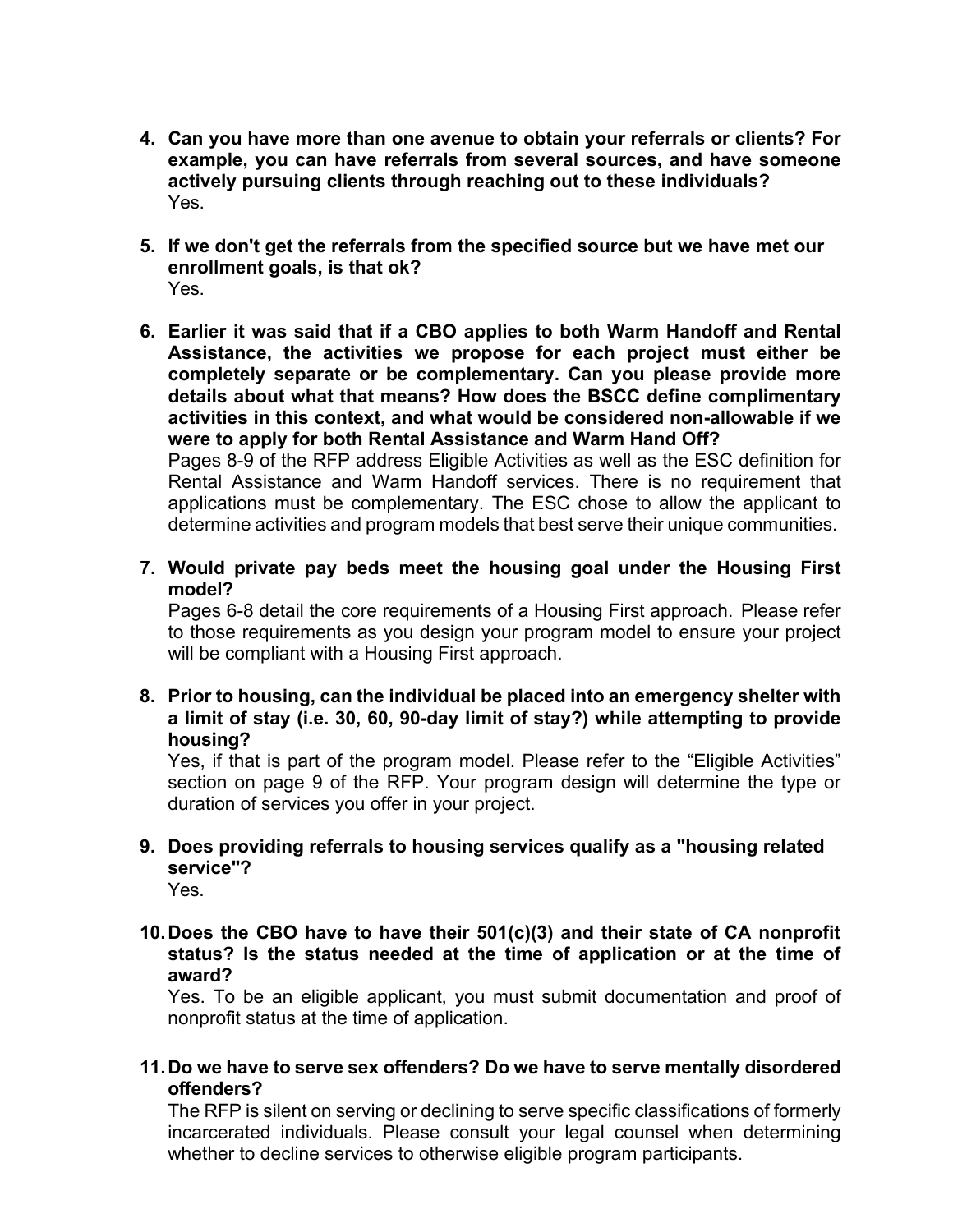## **12.Are organizational, fiscal & data collection audits required?**

Pages 11-14 of the RFP addresses Grant Requirements. Page 12 of the RFP states, "grantees are required to provide the BSCC with a financial audit that covers the service delivery period of the grant (October 1, 2022 through December 31, 2025)."

Pages 14-16 of the RFP addresses Project Evaluation Requirements. Page 15 covers the requirement for a Local Evaluation Plan and Local Evaluation Report.

#### **13.If an organization is awarded both Rental and Warm Handoff grant funds, are audits for the programs treated separately as well?** Yes.

**14.Does Project Evaluation have to come from an external source or can we provide evaluation through our own organizational staff?**

Page 15 of the RFP addresses the details of the Local Evaluation Plan and Report and further states, "Applicants are also *strongly encouraged, but not required*, to use outside evaluators to ensure objective and impartial evaluations."

**15.For reach-in services, do we need to show that we already access to CDCR facilities?**

Page 9 of the RFP states the following: "If the sub-proposal includes collaboration and active involvement with a local government agency for which their agreement is needed, a letter of commitment, signed by the agency head must be received from the agency."

- **16.Do you have a limit on the funds that can be dispersed to individuals or families for rental assistance? If yes, is it an annual limit?** Please refer to #3 above.
- **17.Are AB 128 individuals required to provide any documentation to the lead agency or sub-contractors in order to receive ARG-funded services? Is selfattestation enough?**

It is the applicant's responsibility to confirm they are providing services to the eligible population with ARG funds.

**18.On page 9 of the RFP it lists emergency shelter/housing for up to 90 days as a Warm Hand-off Service. Are emergency hotel vouchers considered a Warm Handoff service? It is a little confusing because emergency housing is listed under both Rental Assistance and Warm Handoff.**

Please note that page 9 of the RFP emphasizes that the lists of example eligible services is not meant to be exhaustive and applicants are not required to implement these specific activities." Applicants should propose to provide services/activities that meet the needs of the population in their unique communities.

**19.Can AB 128 individuals receive ARG-funded services from us if they are already other services funded by AB 109, or any other funding streams? Does my agency need to have some sort of strategy to discover these other services (if they exist)?**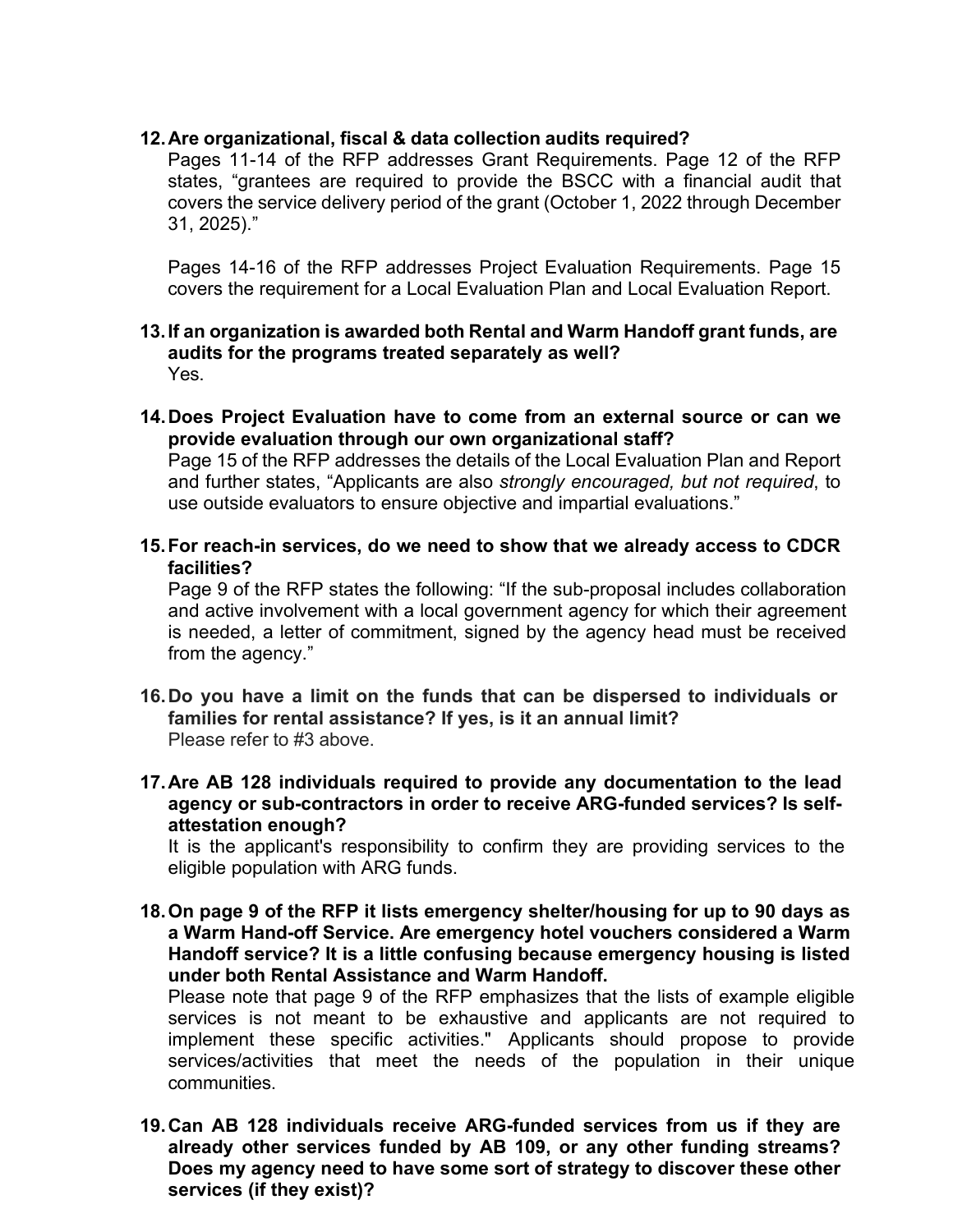Yes, an applicant may leverage funds from other funding streams, however, the applicant must be able to ensure that supplanting does not occur. Yes, it is the applicant's responsibility to identify and secure any resources necessary to complete the project as proposed.

**20.Do you have guidance or expectations of how agencies will identify and contact the AB128 Population?**

The BSCC does not offer guidance on identifying referral sources for your proposed project. The expectation is that applicants will be able to identify and collaborate with viable referral options to make sure your project can fulfill the requirements of the grant agreement.

**21.I wanted to see if Uber rides for patients that need emergency transportation to/from our program (which is at a medical clinic) and SF General Hospital would be an eligible budget line item for this grant?**

That is a unique situation that would require more information to provide an appropriate response and guidance.

**22.I was hoping you could provide some clarity on how BSCC defines a subgrantee. Are they required to be in some sort of contractual arrangement with the primary grantee? Are there any restrictions on the share of the grant funds that a subgrantee can receive? Is there a maximum share of the primary grantee's program operations that a subgrantee's program can make up?**

Page 3 of the BSCC Grant Administration Guide, Section #1.C.2 states, "The grantee as named on the face page of the Grant Agreement, is the agency responsible for the implementation and administration of the Grant Project and for providing all matching funds as specified in the grant budget. The Grantee may not transfer or assign the Grant Agreement to another agency or party. Additionally, the Grantee shall ensure that all subcontractors comply with the requirements of the Grant Agreement. Any liability arising shall be the responsibility of the Grantee. The State of California and BSCC disclaim responsibility for any such liability."

- **23.Can existing board resolution be used for the BSCC Warm Handoff and Rental Assistance RFP? Or does the resolution need to be specific to RFP?**  Yes, it must be specific to this RFP. Please refer to page 12 of the RFP for additional clarification on the resolution requirement.
- **24.We are preparing our application for this year's BSCC grant and I am wondering if you have any definition or "do's/don'ts" for what qualifies as "Reach-In Services"?**

No, the RFP is silent on the definition of Reach In Services.

**25.Do all subcontractors under the ARG grant have to be NPOs or can we also subcontract with for-profit orgs?**

Please refer to page 5 of the RFP for "Eligibility" criteria. The RFP stipulates that an applicant may subcontract with other Non-Governmental Organizations (NGO's) and also includes examples of NGO's such as, nonprofit CBO's, for-profit CBO's, faith-based organizations, etc.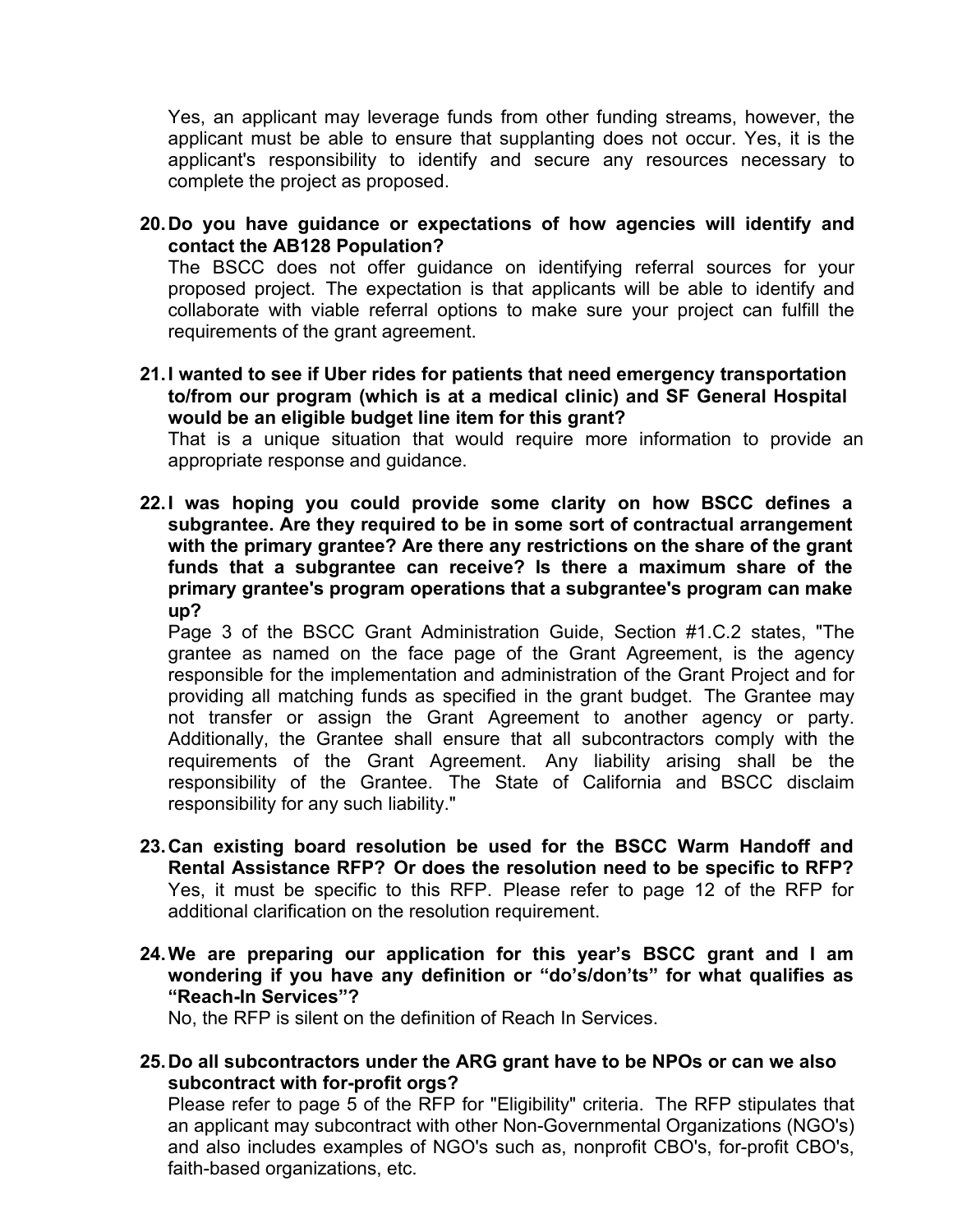- **26.On page 23, items H and I, it states, "...must be an employee of the Grantee." We have two Board Officers who we propose will serve as Project Director and Financial Officer, 0.5 FTEs. Is this acceptable?** That is a unique situation that would require more information to provide an appropriate response and guidance.
- **27.Our program services are referral-based and don't require us to have a physical space at this time. We have found being virtual actually makes our services more accessible for our clients. Would this disqualify our organization from applying for the grant?**

Please refer to page 5 of the RFP which stipulates that any organization receiving ARG funds must have a physical address.

**28.If the Bidder proposes to subsidize emergency housing for qualified participants, can the bidder only house folks where an MOU or Sub-Contract is already executed and on file? Or can the Bidder house participants on an as available [open-bed] basis?**

That will be contingent upon your proposal and documented service delivery model.

- **29.The dates on page 4 (Oct 2022 April 2026) reflect a 43-month grant period, while the chart on page 10 indicates a 42-month grant period. Which is correct? Please confirm the exact start and end dates.** The grant term is from October 1, 2022 to April 20, 2026. The chart on page 4 is correct.
- **30.Local Evaluation Plan (LEP): Appendix I: "The Adult Reentry Grant (ARG) Request for Proposals requires each grantee to submit a Local Evaluation Plan (LEP)…" Please confirm that the LEP is not required for the initial proposal (due on 4/8), and the LEP will be developed and submitted after the grant term starts (after 10/1/2022).**

Pages 14-16 of the RFP detail the specific requirement of the Local Evaluation Plan and Report. Page 15 of the RFP states that the Local Evaluation Plan is due six (6) months post award.

## **Budget / Funding**

**1. If ARG is now Reimbursement, does that mean there will not be any up-front funds?**

Yes. There are no advance payments for Cohort III.

**2. Would BSCC funds replacing BSCC funds be considered supplantation? Can we use this grant to continue services provided through Cohort I?**

Page 12 of the RFP states, "Supplanting is strictly prohibited for all BSCC grants. ARG funds shall be used to support new program activities or to augment or expand existing program activities but shall not be used to replace existing funds."

**3. Can we budget for travel to the Grantee Orientation?** Yes.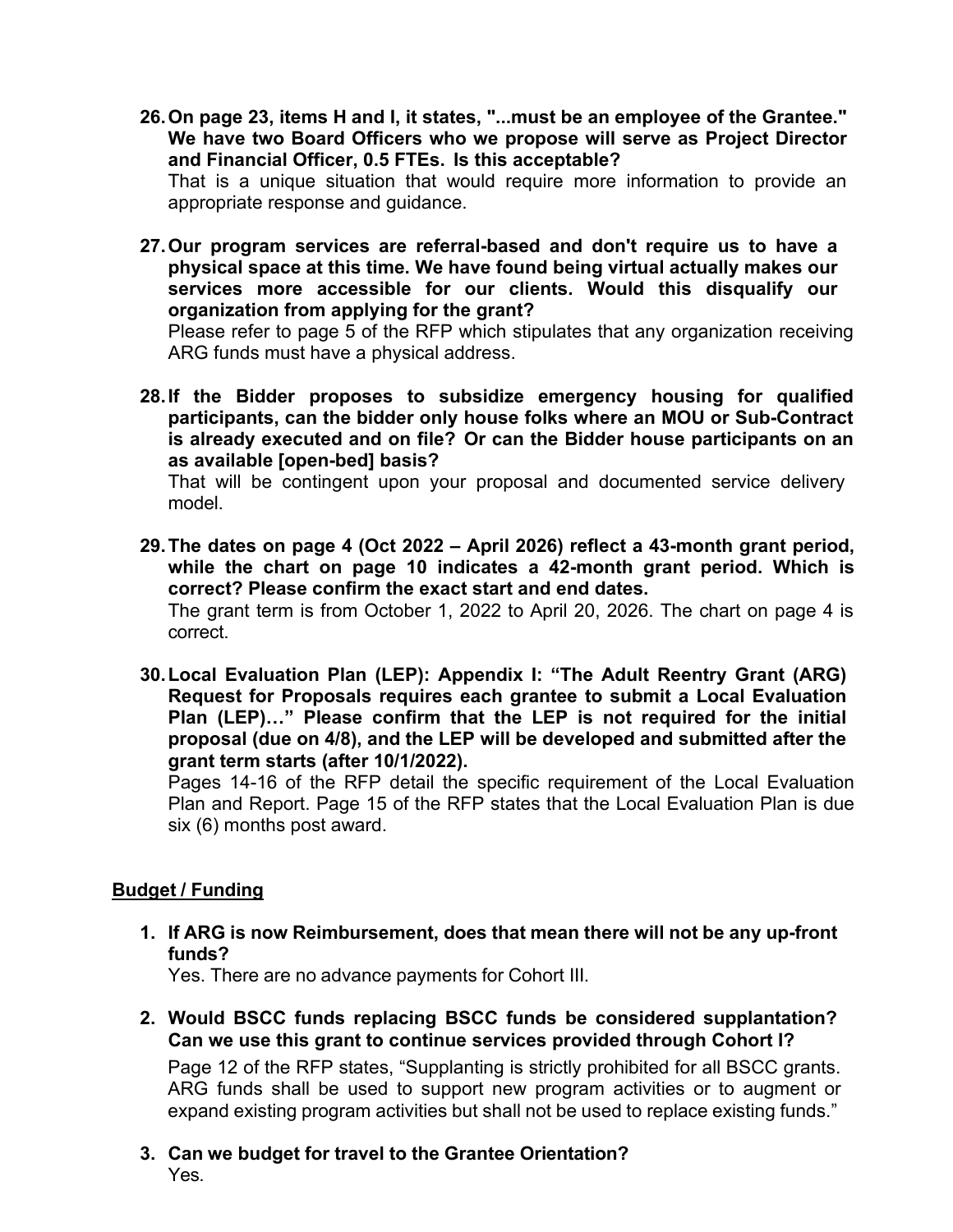**4. Is there a maximum amount or guideline for allocating funds to Project Evaluation?**

In accordance with the instructions in the Budget Template Workbook, grantees may allocate up to 10% of total grant funds requested for project evaluation planning, oversight, and reporting activities.

**5. Did you say if BSCC is our evaluator we should put 10% of our cost into the evaluation cost?**

BSCC cannot serve as the evaluator for your Local Evaluation Plan or Local Evaluation Report. Please see #4 above for allocation guidance.

- **6. May we ask why the indirect cost rate cannot be greater than 10% for those organizations who do not have federally approved, larger rates?** The indirect cost rate allowance for an RFP is an administrative decision of the BSCC.
- **7. If our evaluator is out of state, can their travel to BSCC meetings be included in the budget?**

Page 14 of the RFP states, "Out-of-state travel is restricted and only allowed in exceptional situations. Grantees must receive written BSCC approval prior to incurring expenses for out-of-state travel."

**8. Can the ARG funds be used for billing rent if the entity is applying for the Warm Handoff?**

Please refer to pages 8-9 of the RFP for the definition of Rental Assistance and Warm Handoff and Reentry Services and for examples of eligible activities under each project type.

**9. Can we use ARG funds for the following for Warm Handoff services: Vocational training, in-reach services, and short-term housing while arrangements are made for longer-term housing (e.g., SRO housing, hotel rooms)?**

Please see #8 above.

- **10.We are working on creating a draft budget and noticed that your indirect cost is being calculated based on direct costs X indirect rate. Typically, we've seen indirect cost calculated as the total amount requested X indirect rate.** Thank you for bringing this to our attention. This has been corrected and an amended budget attachment was posted on April 4, 2022.
- **11.Where in the budget template do I include the rental assistance budget total request amount for the 42-months?**

The total requested will auto-populate when you complete the amounts in each budget category.

**12.There will be a few months overlap in the completion of the current grant we have and the time for when this one starts. Will that be an issue?** BSCC will address overlapping cohorts once awards have been made.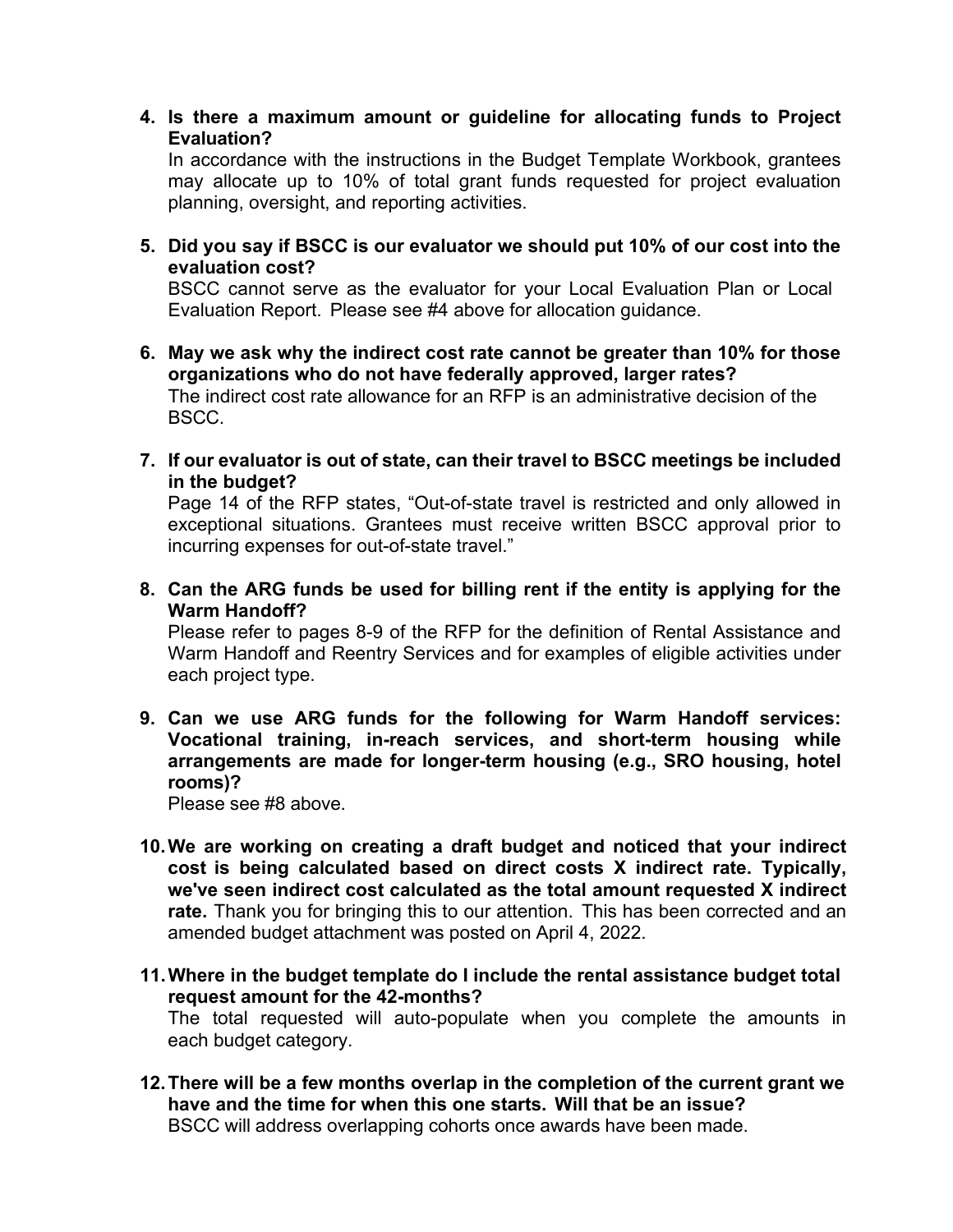**13.Our organization is a Cohort 1 grantee and would like to propose very similar concept and services in Cohort 3. Is it acceptable to utilize a prolonged Implementation period of Cohort 3 (Oct-Dec 2022) to develop a Local**

**Evaluation Plan, but defer Cohort 3 services implementation until March 1, 2024 to avoid overlap and effectively condense the service period for Cohort 3 into 34 months?**

Please see the response to question 12.

- **14.Our organization is a Cohort 1 grantee and would like to propose very similar concept and services in Cohort 3. Is it acceptable to accelerate spending down of Cohort 1 funds to be exhausted by December 31, 2023 for a seamless transition to Cohort 3 funds on January 1, 2024?** Please see the response to question 12.
- **15.Would it be possible to provide a more flexible template? The narrative response sections are locked for size with some sections being inadequate for a complete response and other sections offering more room than is necessary. Formatting options are similarly restricted. Would the committee consider a more flexible template with a capped page limit?**

That may be a consideration for future RFP processes. Our fiscal team will review the template for these challenges.

- **16.For current grant recipients, can the cohort 3 grants continue BSCC support for Cohort 1 programs once the contract concludes?** Please see the response to question 12.
- **17.What is BSCC's opinion on including a leased vehicle in the budget for the Rental Assistance Sub-Application?**

Please refer to the "Eligible Activities" section of the RFP on pages 8-9. Applicants should select programs that best fit the needs of the community served.

**18.May we carry forward/utilize laptops and printers purchased under Cohort I funding to minimize administrative expense? These items would be articulated in the budget, but given a \$0 value for cost, since they were purchased under Cohort 1 funds.**

Please provide your best projection for expenses necessary to fund your proposed project. Modifications, if necessary, will be allowable throughout the grant cycle.

**19.Do you have a limit on the funds that can be dispersed to individuals or families for rental assistance? If yes, is it an annual limit?**

That will be contingent upon your proposal and documented service delivery model.

## **General Q&A**

**1. Can you please confirm that the grant term (October 1, 2022 to April 30, 2026) is actually 43 months, not 42 months as stated in the RFP?**

Page 4 of the RFP highlights the grant term as October 1, 2022 through April 30, 2026. The grant term accounts for 3 months implementation (if necessary), 36 months for service delivery, and 4 months for close-out and evaluation. That is a 43-month grant term.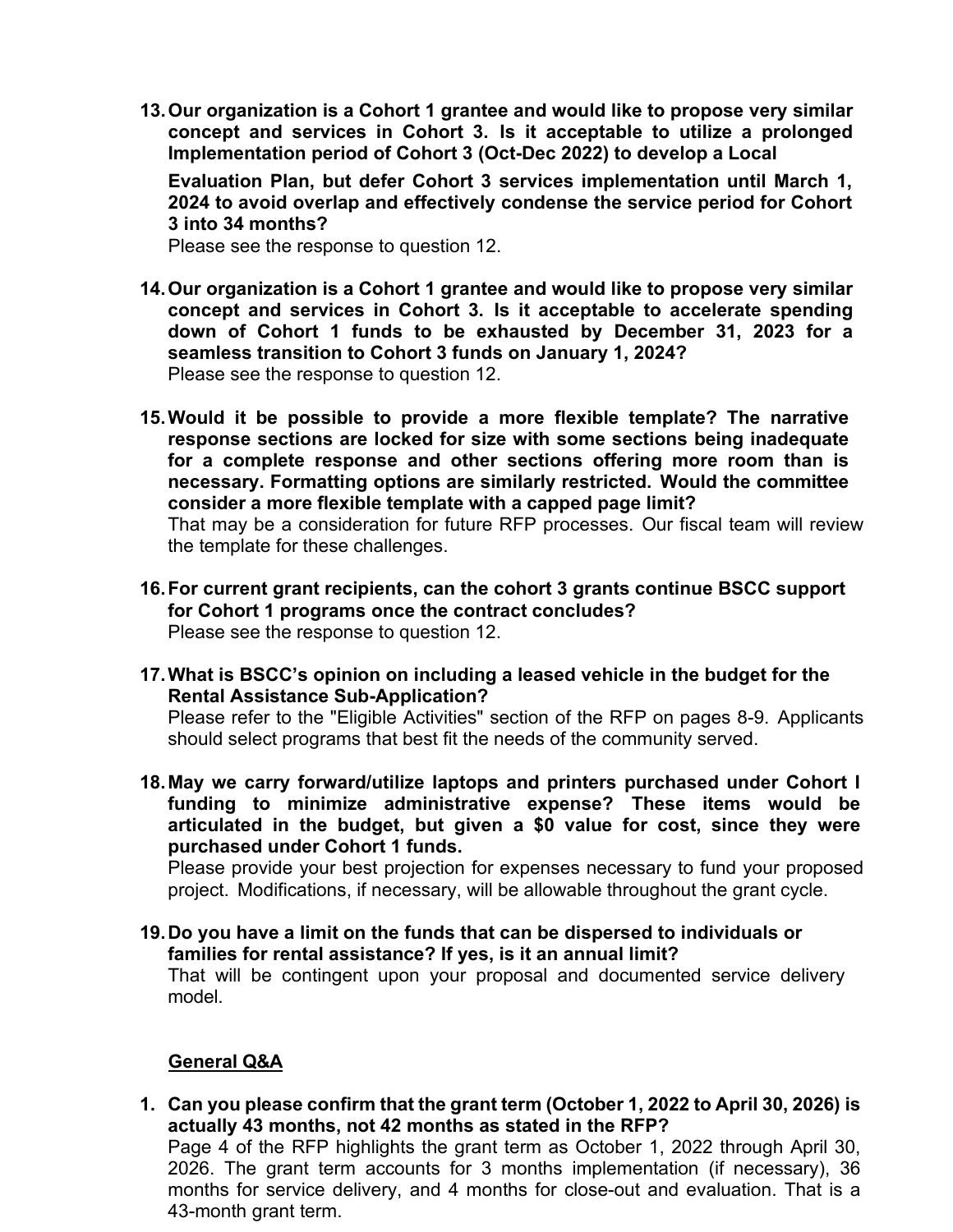#### **2. Will this PowerPoint be posted to the BSCC website**

Yes, the PowerPoint and the recording will be posted.

**3. Is there a way BSCC is intending to continue to support Cohort I programming?**

Cohort 1 funding expires February 28, 2023. Cohort I grantees are eligible to apply for Cohort III funding.

**4. Do you have guidance on how our agency will be able to identify and contact the AB 128 Population?**

It is the applicant's responsibility identify eligible participants for the ARG Program.

- **5. Under ARG Rental Assistance, are sub-grantees allowed?** Yes. Please see page 5 of the RFP for specifics regarding sub-grantees.
- **6. Is one of the grant scoring measurements a consideration of the equitable geographic distribution of funding to each of the 58 counties in California?**  Scoring and Rating Factors are identified on pages 17-18 of the RFP. Rating Factors are also contained in each sub-proposal application (pages 27-29 for Rental Assistance and pages 40-42 for Warm Handoff and Reentry Services).
- **7. Will we receive a receipt of our submission?** Yes, applicants will receive an e-mail acknowledgement.
- **8. Are these evaluation reports new to Cohort III?** Yes, prior cohorts were not required to submit Local Evaluation Plans or Reports.
- **9. Is there a sample of an evaluation report?**

Additional details about the Local Evaluation Plan and Report will be made available after awards have been made.

#### **10.Is there a fourth cohort for this grant?**

ARG was established as an on-going budget appropriation, and we anticipate additional cohorts in the future pending future state appropriations.

## **11.Who should be at the orientation?**

Page 13 of the RFP stipulates the Project Director, Financial Officer, and Day-to-Day Contact must attend the mandatory Grantee Orientation. Grantees are also strongly encouraged to include the individual tasked with Data Collection and Evaluation, and any subgrantee(s) or subcontractor representative(s).

**12.Are any in-person meetings one day long or do we need to budget for a hotel room and, if so, for how many nights per meeting?**

The agenda and itinerary have not been set for Orientation, however, please plan for two consecutive days of Orientation in Sacramento County.

**13.How do we ensure that we are on mailing lists for answers to FAQ? Do we include our name/email on this chat?**

The FAQs will be posted to the BSCC website.

**14.Why is it called an "Amended" budget Table and an "Amended RFP" if this is a new proposal for Cohort III?**